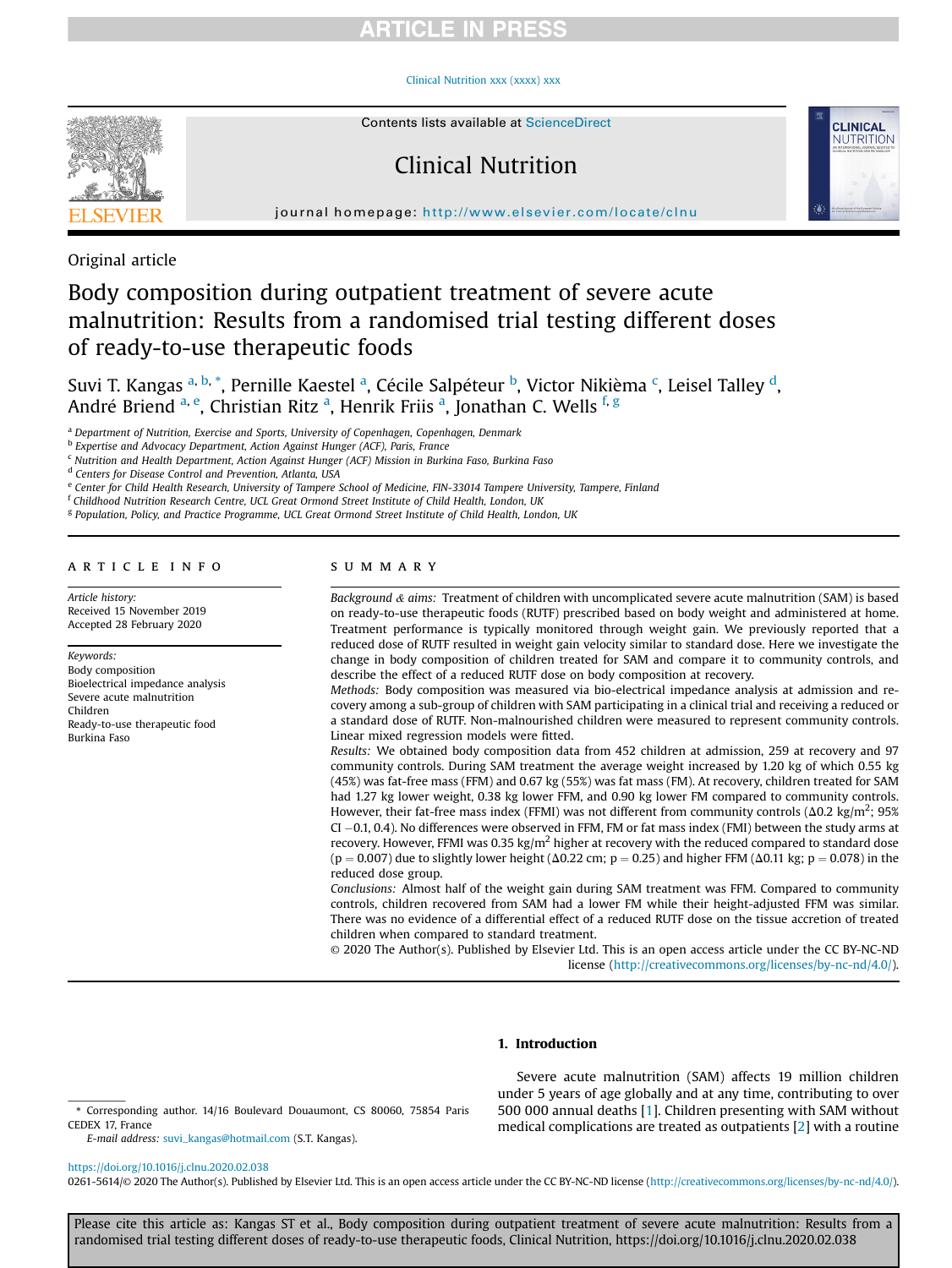# **RTICLE IN PRESS**

2 S.T. Kangas et al. / Clinical Nutrition xxx (xxxx) xxx

| <b>Abbreviations</b> |                                                     |
|----------------------|-----------------------------------------------------|
| <b>CMAM</b>          | community-based management of acute<br>malnutrition |
| <b>FFM</b>           | fat-free mass                                       |
| FFMI                 | fat-free mass index                                 |
| FM                   | fat mass                                            |
| FMI                  | fat mass index                                      |
| HAZ                  | height-for-age z-score                              |
| MAM                  | moderate acute malnutrition                         |
| MUAC                 | mid-upper arm circumference                         |
| PA.                  | phase angle                                         |
| R                    | resistance                                          |
| R/h                  | resistance per height                               |
| RUTF                 | ready-to-use therapeutic food                       |
| SAM                  | severe acute malnutrition                           |
| WAZ                  | weight-for-age z-score                              |
| WHO                  | World Health Organisation                           |
| WHZ                  | weight-for-height z-score                           |
| Xc                   | reactance                                           |
| Xc/h                 | reactance per height                                |
|                      |                                                     |

antibiotic regimen and Ready-to-Use-Therapeutic-Food (RUTF) prescribed according to body weight [\[2\]](#page-6-1). RUTFs are highly fortified energy-dense pastes intended to fulfil 100% of the nutritional needs of children during recovery from SAM to enable a quick regain of lost body tissues while providing sufficient micronutrients to replenish diminished body stores [\[3\]](#page-6-2). However, outpatient treatment of SAM has not reached the same rate of weight gain as observed in inpatient treatment despite offering the same quantity of RUTF [[4](#page-6-3)]. It has been assumed that this is due to incomplete consumption of RUTF by the treated child  $[5-7]$  $[5-7]$  $[5-7]$ . The cost of RUTFs and the large quantity administered per child have sparked attempts to reduce the dose [\[8](#page-6-5)[,9\]](#page-6-6).

SAM treatment success is currently monitored in terms of recovery rates, where recovery is defined by a target weight-forheight z-score (WHZ) and/or mid-upper arm circumference (MUAC). Neither of these anthropometric measures estimates the restoration of the functionally different body components: in particular, fat mass (FM) and fat-free mass (FFM). Most studies that have measured body composition changes during treatment of malnourished children were conducted in inpatient settings on patients with medical complications receiving milk based diets, making it difficult to extrapolate findings to community-based treatment with RUTFs  $[10-13]$  $[10-13]$  $[10-13]$  $[10-13]$  $[10-13]$ . Bahwere et al. (2016) assessed body composition of children at the end of RUTF-based treatment of SAM and concluded that children seemed to present a similar FM but had a deficit of FFM compared to community controls [\[14](#page-7-1)]. However, no data were presented for the change in body composition from admission to discharge, preventing the estimation of tissue deposition patterns during treatment. Also, the exclusion of children <24 months of age from the body composition sub-study limits the generalisability of these findings to the full age range of children  $6-59$  months old eligible for SAM treatment.

We previously reported a non-inferior weight gain velocity with a reduced RUTF dose compared to the standard dose used in outpatient treatment of uncomplicated SAM [[15\]](#page-7-2). The objective of this paper is to assess the change in body composition during SAM treatment and the difference compared to non-malnourished community controls, and explore the effect of a reduced RUTF dose on the body composition of recovered children.

### 2. Materials and methods

### 2.1. Study design

This study was nested in the MANGO trial, a randomized controlled clinical trial comparing the efficacy of a reduced RUTF dose to a standard RUTF dose in the management of uncomplicated SAM in children  $6-59$  months of age admitted to outpatient care, using a non-inferiority study design. The MANGO trial was performed in accordance with the principles in the Declaration of Helsinki. The research protocol obtained ethical clearance from the national ethics committee (Comité d'éthique pour la recherche en santé (CERS)) and the clinical trials board (Direction Générale de la Pharmacie, du Medicament et des Laboratoires (DGPML)) of Bur kina Faso. An independent Data Safety Monitoring Board composed of one paediatrician and one statistician was responsible for monitoring serious adverse events and conducted five complete data reviews during the course of the study. Caregivers provided verbal and written consent prior to enrolment and were made aware of their right to withdraw from the study at any time. The trial was registered at the ISRCTN registry with the number ISRCTN50039021 on 13 May 2016.

### 2.1.1. The original study

As previously described [[15\]](#page-7-2), the study was conducted in the Fada N'Gourma health district in the Eastern region of Burkina Faso where the prevalence of wasting (WHZ  $<-2$ ) was 10% in 2016 [\[16](#page-7-3)].

Study participants were recruited from children presenting with SAM at the 10 participating health centres. Children  $6-59$  months of age were eligible if: WHZ  $<-3$  and/or MUAC  $< 115$  mm, positive appetite test, and absence of oedema or medical complications. Exclusion criteria included having received treatment for SAM within 6 months, caregiver unable to comply with the weekly check-up schedule, known peanut or milk allergy, or disability affecting food intake.

After confirming eligibility and obtaining consent, children were randomised individually stratified by health centre, as previously described [[15\]](#page-7-2). SAM treatment followed the Burkina national CMAM guidelines except for the RUTF dose: from the third treatment week onwards, children who were randomised to reduced dose received either 1 or 2 sachets per day if weighing <7 kg or  $\geq$ 7 kg, respectively [\(Table 1](#page-2-0)). Children randomised to the standard dose received the standard RUTF dose throughout treatment. Weekly anthropometric measurements and a clinical examination were performed from admission to discharge.

Nutritional recovery was defined as: WHZ  $\geq -2$  for those admitted with a WHZ  $<-3$  only, MUAC  $\geq 125$  mm for those admitted with a MUAC < 115 mm only, or WHZ  $\geq -2$  and MUAC  $\geq$  125 mm for those admitted with WHZ  $<$  -3 and MUAC < 115 mm, on two consecutive visits and absence of any illness. Maximum treatment duration was 16 weeks after which children were classified as non-response to treatment, if the recovery criteria were still not achieved.

### 2.1.2. The present study

Body composition measurements started 5 months after launch of the main study. The body composition sub-study sample included the main study participants that were enrolled or recovered after February 7, 2017 until the end of the main study in December 2018. Body composition was measured among all children at admission and recovery. In addition, a total of 100 community controls were selected among children presenting for growth monitoring activities in the same 10 health centres and were stratified by sex and age to match the admission distribution of children in the main trial. Community control inclusion criteria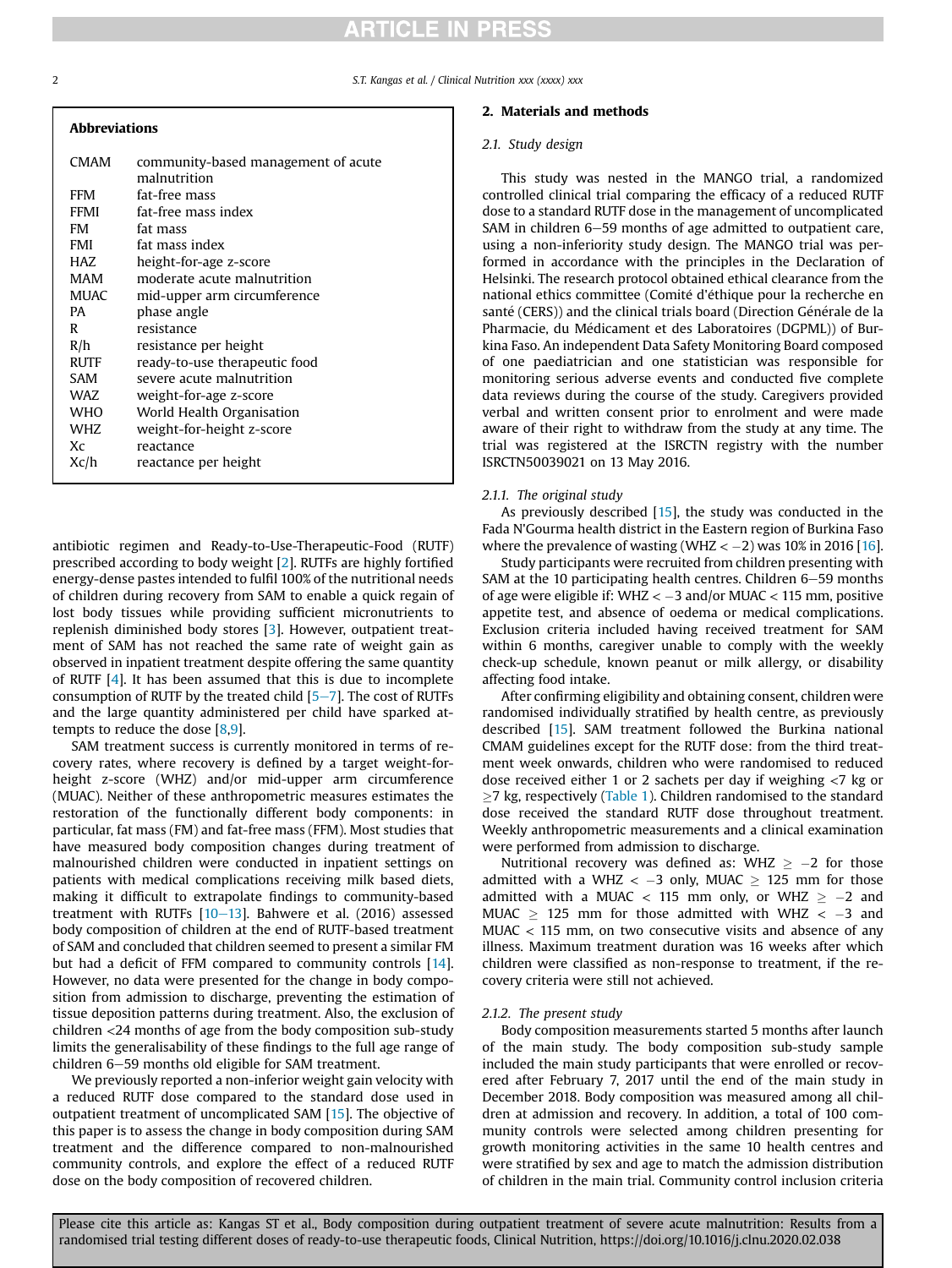### **ARTICLE IN PRESS**

 $3.0-3.4$  8 8 8 8 7 13%  $3.5-4.9$  10 10 10 10 7 30%  $5.0-6.9$  15 15 15 15 15 15 15 15 15 16 16 17 16 17 16 17 16 17 16 17 16 17 16 17 16 17 16 17 16 17 16 17 16 17 16 17 16 17 16 17 16 17 16 17 16 17 16 17 16 17 16 17 16 17 16 17 16 17 16 17 16 17 16 17 16 17 16 17 16 17 1  $7.0-9.9$  20 20 20 20 20 14 30%  $10.0-14.9$  30 30 30 30 30 44 53%

### S.T. Kangas et al. / Clinical Nutrition xxx (xxxx) xxx 33

|             | RUTF dose in reduced and standard dose groups. |                   |                     |                           |  |
|-------------|------------------------------------------------|-------------------|---------------------|---------------------------|--|
| Weight (kg) | Sachets/week                                   |                   |                     |                           |  |
|             | Standard RUTF dose                             | Reduced RUTF dose |                     | Reduced RUTF dose         |  |
|             | Admission to discharge                         | Week $1-2$        | Week 3 to discharge | from week $1-2$ to week 3 |  |

<span id="page-2-0"></span>Table 1

RUTF, ready-to-use therapeutic foods.

included MUAC  $>$  125 mm, a WHZ  $>$  -2 and not being ill on the day of the measurements.

Body composition was measured using bio-electrical impedance analysis (BIA) (Nutriguard S, DataInput, Germany). This technique measures Resistance (R), Reactance (Xc), Phase Angle (PA), and hand R and foot R, all at 50 kHz. Electrodes were cut in half lengthwise to better accommodate the small hands and feet of children. The sending electrodes were placed on the dorsal side of the metacarpal and phalange bones on the right side of the body. Receiving electrodes were placed 3 cm from the sending ones towards the arm or the tibia. Each BIA measurement was done twice, and the quality of the measurements was rated by the measurers on a scale from 1 (very poor) to 5 (ideal) in terms of child's position (see S1 Table).

Anthropometrics were measured in duplicate: weight using an electronic scale (SECA 876) to the nearest 100 g, height (recumbent for  $\langle 24 \rangle$  months of age; standing for  $\langle 24 \rangle$  months of age) using a wooden measuring board (locally made) to the nearest 1 mm, and MUAC using a non-stretchable colourless measuring tape to the nearest 1 mm.

### 2.2. Outcomes

BIA measurements (R, Xc) were used to estimate body composition. Where two acceptable BIA measurements were available, the mean R and Xc were calculated, otherwise the single measurement was used. Impedance (Z) was calculated as the square root of  $(R^2 + Xc^2)$ . Fat-free mass (FFM) was calculated using an equation predicting FFM from the impedance index  $(FFM = 1.93 + 0.669*(height<sup>2</sup>/Z))$  in Gambian children measured using another single frequency tetrapolar device (Body Stat, Douglas, Isle of Man), calibrated against the deuterium dilution technique [\[17\]](#page-7-4). For this purpose, height was standardised as standing height subtracting 0.7 cm from recumbent measurements. Calculated this way, FFM includes both lean mass and bone. Fat Mass (FM, kg) was calculated as the difference between weight and FFM. FFM and FM were adjusted for height in metres squared to give fat-free mass index (FFMI) and fat mass index (FMI), expressed as kg/m<sup>2</sup>. Impedance index was calculated as height (in cm) squared divided by impedance (cm $^2$ /Z). 1/Z was also calculated (multiplied by 1000) as an alternative to FFMI [\[18](#page-7-5)].

### 2.3. Data analysis

Data were collected electronically via tablets using the Open Data Kit (ODK1 software). Baseline characteristics of the study population are summarized as percentage or mean  $\pm$  standard deviation. Significance tests were conducted for baseline differences between children in the reduced and standard dose arm, as groups are based on non-random sampling of participants included in the main trial. Linear mixed regression models were used to compare body composition outcomes. Participant id, study sites and research teams were included in the models as random effects. Unadjusted models as well as models adjusted for sex, age and outcome measurements at admission were fitted. Model checking was based on residual plots and normal probability plots.

Interactions between treatment and age group (<12 months  $vs. > 12$  months), sex, MUAC category (<115 vs.  $> 115$  mm), WHZ category ( $<-3$  vs.  $>-3$ ) and stunting (HAZ  $<-2$  vs. HAZ  $>-2$ ) at admission, were evaluated for FFM and FM by means of likelihood ratio tests. Only significant interaction terms led to subgroup analyses. A significance level of 0.05 was used. All analyses were performed in STATA 15 (StataCorp, College Station, TX, USA).

### 3. Results

### 3.1. Data cleaning and quality

To reduce noise in the body composition data, three data cleaning steps were undertaken. First, BIA measurements with poor hand or foot resistance ( $R = 0$  or  $R > 300$ ), as per the Nutriguard manual, were discarded as they indicated poor electrode adhesion resulting in higher overall R and consequently underestimation of FFM (n = 20). Second, outliers defined as R > 1600  $\Omega$ , R < 300  $\Omega$  or  $Xc > 500 \Omega$  were discarded as implausible (n = 1). Third, BIA measurements with a quality score < 4 were discarded as they were judged less than optimal in accuracy ( $n = 46$ ). These were labelled erroneous measurements and were 24 in reduced arm, 40 in standard arm and 3 in community controls.

### 3.2. Baseline

A total of 802 children were initially randomised to reduced  $(n = 402)$  or standard  $(n = 400)$  RUTF dose between October 2016 and July 2018. By the time the sub-study was started in February 2017, 140 children (70 in reduced arm and 70 in standard arm) had already been enrolled in the main trial. Thereafter, we obtained successful body composition measurements from a total of 452 (68%, 215 in reduced and 237 in standard arm) out of 661 children admitted after sub-study launch and 259 (64%, 122 in reduced and 137 in standard arm) out of 402 children recovered after sub-study launch [\(Fig. 1](#page-3-0)). In total, 179 children had both data points available: 80 in the reduced and 99 in the standard arm. The children included in the body composition sub-study did not differ from those not included in terms of age, sex, anthropometrics and socioeconomic factors ( $p > 0.05$ , data not shown). Community controls were measured between April and November 2018.

At admission, mean age was 14 months, 52% were male, mean weight was 6.3 kg, mean FFM was 4.9 kg and mean FM was 1.4 kg. There were no baseline differences in anthropometrics or body composition characteristics between children receiving the reduced and standard RUTF dose ([Table 2\)](#page-3-1).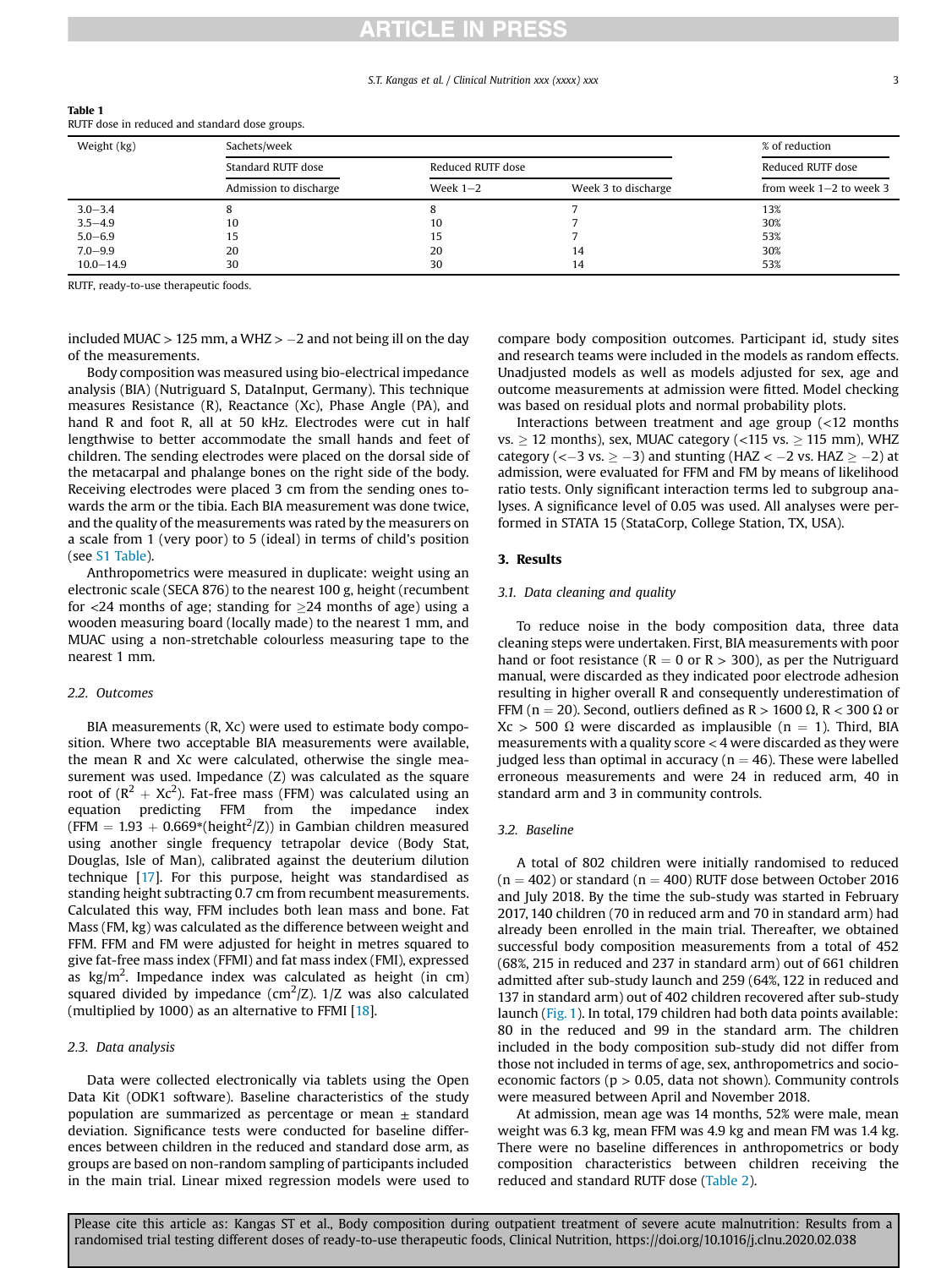# **ARTICLE IN PRESS**

<span id="page-3-0"></span>4 S.T. Kangas et al. / Clinical Nutrition xxx (xxxx) xxx



Fig. 1. Patient flow chart. RUTF, ready-to-use therapeutic food.

### 3.3. Change from admission to recovery

Community controls had similar age (13.7  $\pm$  9.7 months) and sex (52% male) distribution, but differed from children with SAM in terms of socio-economic status: they were from wealthier households and living closer to health centre. At admission, children with SAM had on average 2.47 kg lower weight than community controls, with 0.93 kg less FFM and 1.57 kg less FM ([Table 3\)](#page-4-0). This corresponds to 15% lower FFM and 59% lower FM, compared to community controls ([Fig. 2](#page-4-1)). During SAM treatment the average weight increased by 1.20 kg with FFM increasing by 0.55 kg and FM by 0.67 kg, representing 45% and 55% of weight gained, respectively. Z decreased by 125  $\Omega$  (SE = 8  $\Omega$ ) during treatment. The intra-individual variability of Z (SD) in terms of change from admission to recovery was 87  $\Omega$  and inter-individual variability at each time point was 71  $\Omega$ . At recovery, children treated for SAM had a 1.27 kg lower weight, 0.38 kg lower FFM, 0.90 kg lower FM and 1.5  $\text{kg/m}^2$  lower FMI compared to community controls, representing 6% lower FFM and 34% lower FM than community controls. However, their FFMI was no longer different from community controls ( $\Delta 0.2$  kg/m2; 95% CI -0.1, 0.4;  $p = 0.14$ ).

<span id="page-3-1"></span>Table 2

Baseline characteristics of 452 children included in the body composition sub-study by intervention group.

| Characteristics                                            | RUTF dose       | Difference      |         |
|------------------------------------------------------------|-----------------|-----------------|---------|
|                                                            | Reduced         | Standard        | p-value |
| n                                                          | 215             | 237             |         |
| Age, months                                                | $13.6 \pm 9.6$  | $14.1 \pm 9.8$  | 0.65    |
| Male, $\%$ (n)                                             | 51.6(111)       | 51.5 (122)      | 0.97    |
| Weight, kg                                                 | $6.3 \pm 1.3$   | $6.3 \pm 1.4$   | 0.81    |
| Height, cm                                                 | $69.3 \pm 8.2$  | $69.5 \pm 8.6$  | 0.86    |
| Mid-upper arm circumference, mm                            | $113.2 \pm 6.8$ | $113.5 \pm 6.4$ | 0.67    |
| Weight-for-height z-score                                  | $-3.1 \pm 0.7$  | $-3.1 \pm 0.7$  | 0.84    |
| Height-for-age z-score                                     | $-2.4 \pm 1.2$  | $-2.5 \pm 1.3$  | 0.63    |
| Weight-for-age z-score                                     | $-3.5 + 0.8$    | $-3.6 \pm 0.8$  | 0.71    |
| Impedance, $\Omega$                                        | $991 + 133$     | $1001 \pm 129$  | 0.44    |
| Impedance index, cm <sup>2</sup> / $\Omega$                | $4.9 \pm 1.2$   | $4.8 \pm 1.3$   | 0.84    |
| 1/Impedance ( $\times$ 1000), Ω                            | $1.03 \pm 0.14$ | $1.02 \pm 0.13$ | 0.35    |
| Fat-free mass, kg                                          | $5.2 \pm 0.8$   | $5.2 \pm 0.8$   | 0.84    |
| Fat mass, kg                                               | $1.1 \pm 0.7$   | $1.1 \pm 0.8$   | 0.51    |
| Admission criteria, $\mathcal{E}(n)$                       |                 |                 | 0.46    |
| Weight-for height z-score only                             | 31.2(67)        | 26.2(62)        |         |
| Mid-upper arm circumference only                           | 38.6(83)        | 39.7 (94)       |         |
| Weight-for-height z-score $\&$ mid-upper arm circumference | 30.2(65)        | 34.2 (81)       |         |

All values are means  $\pm$  SD unless otherwise indicated.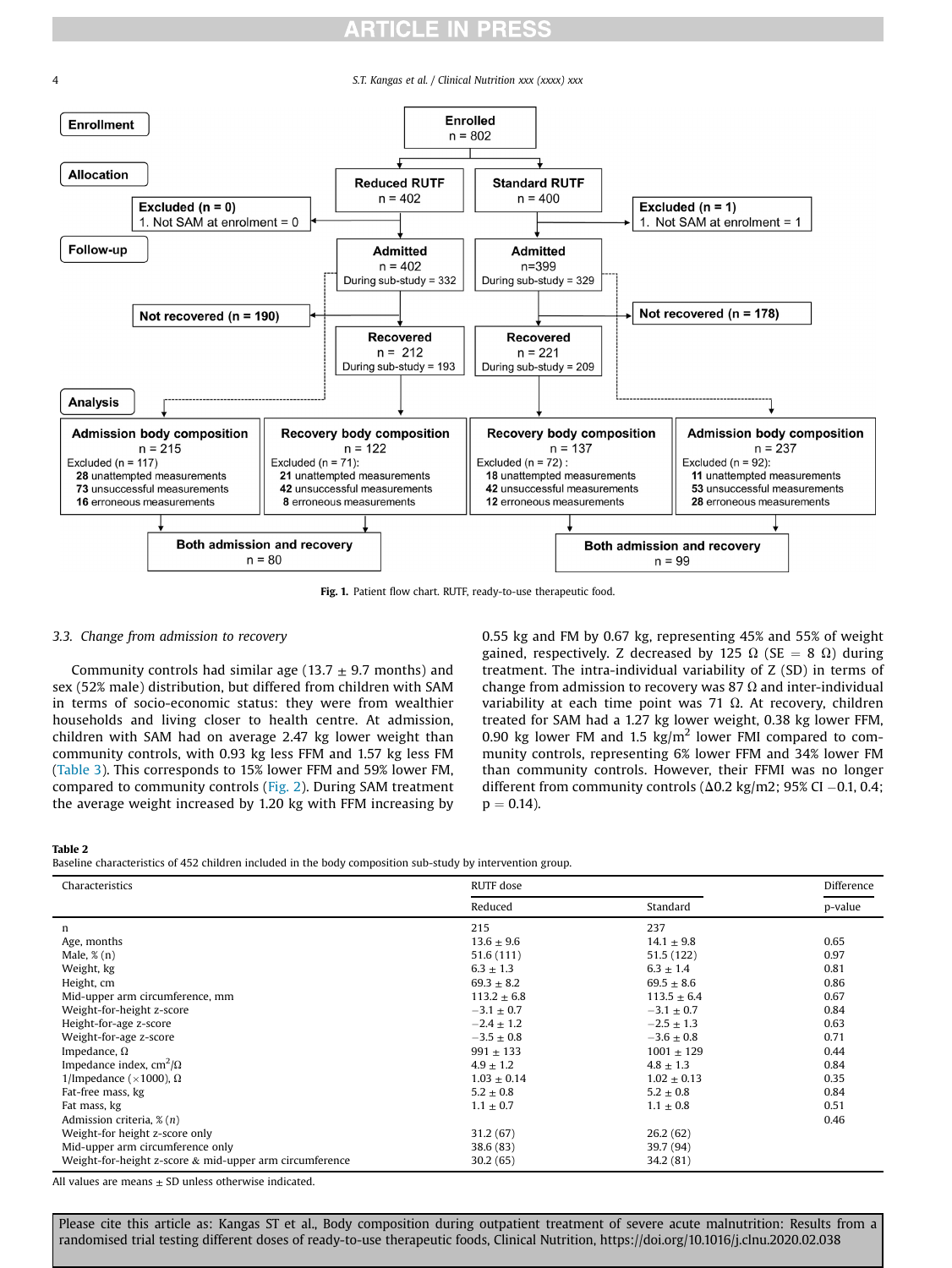### S.T. Kangas et al. / Clinical Nutrition xxx (xxxx) xxx 5

### <span id="page-4-0"></span>Table 3

Comparison of anthropometric and body composition outcomes between children with SAM at admission and at recovery and community controls.

| Characteristic                         | At admission to<br>SAM treatment (A) | At recovery<br>from SAM (B) | Community<br>control $(C)$ | Deficit at<br>admission $(A-C)$ | Gain during<br>treatment $(B-A)$ | Deficit at recovery $(B-C)$   |
|----------------------------------------|--------------------------------------|-----------------------------|----------------------------|---------------------------------|----------------------------------|-------------------------------|
| n                                      | 452                                  | 259                         | 97                         |                                 |                                  |                               |
| Weight, kg                             | 6.33                                 | 7.53                        | 8.80                       | $-2.47$ ( $-2.64$ ; $-2.31$ )   | 1.20(1.14; 1.26)                 | $-1.27(-1.44;-1.10)$          |
| Height, cm                             | 69.7                                 | 70.6                        | 73.6                       | $-3.8(-4.7; -3.0)$              | 0.9(0.7; 1.0)                    | $-3.0$ ( $-3.8$ ; $-2.1$ )    |
| Mid-upper arm circumference, mm        | 113.4                                | 130.2                       | 143.6                      | $-30.3(-31.8; -28.7)$           | 16.9(16.1; 17.7)                 | $-13.4(-15.0;-11.8)$          |
| Weight-for-age z-score                 | $-3.5$                               | $-2.2$                      | $-0.8$                     | $-2.8$ ( $-3.0$ ; $-2.6$ )      | 1.3(1.3:1.4)                     | $-1.4(-1.6;-1.3)$             |
| Height-for-age z-score                 | $-2.4$                               | $-2.3$                      | $-0.9$                     | $-1.6(-1.9; -1.3)$              | 0.1(0.1; 0.2)                    | $-1.5(-1.7; -1.2)$            |
| Weight-for-height z-score              | $-3.1$                               | $-1.3$                      | $-0.3$                     | $-2.8(-3.0:-2.6)$               | 1.8(1.7; 1.9)                    | $-1.0$ ( $-1.2$ ; $-0.8$ )    |
| Impedance, $\Omega$                    | 999                                  | 874                         | 867                        | 132 (107; 156)                  | $-125(-140; -110)$               | $7(-19; 32)$                  |
| Impedance index, $\text{cm}^2/\Omega$  | 4.9                                  | 5.7                         | 6.2                        | 0.8(0.7; 0.9)                   | $-1.4(-1.6;-1.2)$                | $-0.6$ ( $-0.8$ ; $-0.4$ )    |
| 1/Impedance ( $\times$ 1000), $\Omega$ | 1.02                                 | 1.16                        | 1.17                       | 0.14(0.12:0.16)                 | $-0.15$ ( $-0.18$ ; $-0.12$ )    | $-0.01$ ( $-0.04$ ; 0.02)     |
| Fat-free mass, kg                      | 5.20                                 | 5.75                        | 6.13                       | $-0.93$ ( $-1.05$ ; $-0.81$ )   | 0.55(0.47:0.63)                  | $-0.38$ ( $-0.51$ ; $-0.25$ ) |
| Fat mass, kg                           | 1.13                                 | 1.80                        | 2.69                       | $-1.57(-1.70; -1.44)$           | 0.67(0.60; 0.74)                 | $-0.90$ ( $-1.03$ ; $-0.76$ ) |
| Fat-free mass index, $\text{kg/m}^2$   | 11.0                                 | 11.8                        | 11.6                       | $-0.6$ ( $-0.8$ ; $-0.4$ )      | 0.7(0.6; 0.9)                    | $0.2$ (-0.1; 0.4)             |
| Fat mass index, $\text{kg/m}^2$        | 2.2                                  | 3.5                         | 5.0                        | $-2.8(-3.1; -2.6)$              | 1.4(1.2; 1.5)                    | $-1.5(-1.7; -1.2)$            |

<span id="page-4-1"></span>All values are means or mean differences (95% CI) when using linear mixed models with id, study site and team as random effects and adjusting for sex and age.



Fig. 2. Deficit in fat-free mass (FFM), fat mass (FM), fat-free mass index (FFMI) and fat mass index (FMI) at admission to treatment and recovery from SAM compared to community controls when adjusting for age and sex.

### 3.4. Difference between study arms

No differences were observed between study arms for FFM, FM and FMI at recovery [\(Table 4](#page-4-2)): FFM was 5.86 kg with reduced and 5.75 kg with standard RUTF dose at recovery and FM was 1.82 kg with reduced and 1.91 kg with standard RUTF dose at recovery, when adjusting for sex, age and outcome at admission. However, Z and FFMI were higher with the reduced dose. No interactions were observed between treatment arm and sex, age, WHZ category, MUAC category or stunting status at admission.

### 3.5. Sensitivity analysis

In addition to the initial 3 data cleaning steps, further cleaning approaches were tested excluding measurements where no duplicate was available and measurements with poor precision defined as large difference between repeated measurements (R/ height difference  $> 25$ , Xc/height difference  $> 7$ , PA difference > 0.51). However, further cleaning neither increased precision nor changed the findings. Furthermore, unadjusted analysis of the difference between dose arms gave similar results to the models adjusted for sex, age and outcome measure at admission (S1 Table).

### 4. Discussion

In this study we have shown that approximately half of the weight gained by children with SAM during home-based treatment with RUTF is FFM. We also showed that the FFM of treated children at recovery was similar to community controls when adjusting for height while their FM remained lower. This indicates incomplete FM recovery during SAM treatment.

We also observed that reducing the RUTF dose during treatment resulted in similar FFM, FM and FMI but a significantly lower Z  $(p = 0.003)$  and higher FFMI ( $p = 0.007$ ) at recovery. Z is a compositae marker of body water and cell mass and is inversely correlated with FFM. A lower Z thus reflects a higher FFM. From a clinical perspective the observed 0.11 kg difference in FFM  $(p = 0.078)$  in favour of the reduced dose seems small,

<span id="page-4-2"></span>Table 4

Body composition outcomes at recovery among children treated with reduced and standard RUTF dose.

| Outcome                                     | RUTF dose |          | Difference                    |         |
|---------------------------------------------|-----------|----------|-------------------------------|---------|
|                                             | Reduced   | Standard | Values                        | p-value |
| n                                           | 80        | 99       |                               |         |
| Weight, kg                                  | 7.69      | 7.65     | $0.03$ (-0.09; 0.15)          | 0.59    |
| Height, cm                                  | 71.3      | 71.5     | $-0.22$ ( $-0.59$ ; 0.15)     | 0.25    |
| Mid-upper arm circumference, mm             | 130.5     | 130.2    | $0.25(-0.84; 1.33)$           | 0.65    |
| Weight-for-age z-score                      | $-2.1$    | $-2.2$   | $0.05$ ( $-0.07$ ; 0.17)      | 0.40    |
| Height-for-age z-score                      | $-2.2$    | $-2.2$   | $-0.05$ ( $-0.13$ ; 0.04)     | 0.28    |
| Weight-for-height z-score                   | $-1.2$    | $-1.4$   | 0.14(0.00; 0.28)              | 0.046   |
| Impedance, $\Omega$                         | 860       | 895      | $-35.1$ ( $-58.1$ ; $-12.2$ ) | 0.003   |
| Impedance index, cm <sup>2</sup> / $\Omega$ | 5.9       | 5.7      | $0.2(-0.1; 0.4)$              | 0.151   |
| 1/Impedance ( $\times$ 1000), $\Omega$      | 1.18      | 1.13     | 0.05(0.01; 0.09)              | 0.006   |
| Fat-free mass, kg                           | 5.86      | 5.75     | $0.11 (-0.01; 0.23)$          | 0.078   |
| Fat mass, kg                                | 1.82      | 1.91     | $-0.09$ ( $-0.22$ ; 0.03)     | 0.15    |
| Fat-free mass index, $\text{kg/m}^2$        | 11.9      | 11.5     | 0.35(0.10; 0.61)              | 0.007   |
| Fat mass index, $\text{kg/m}^2$             | 3.5       | 3.5      | $-0.15$ ( $-0.40$ ; 0.10)     | 0.24    |

All values are means and mean difference (95% CI) when using linear mixed models with study site and team as random effects and when adjusting for sex, age and outcome measure at admission.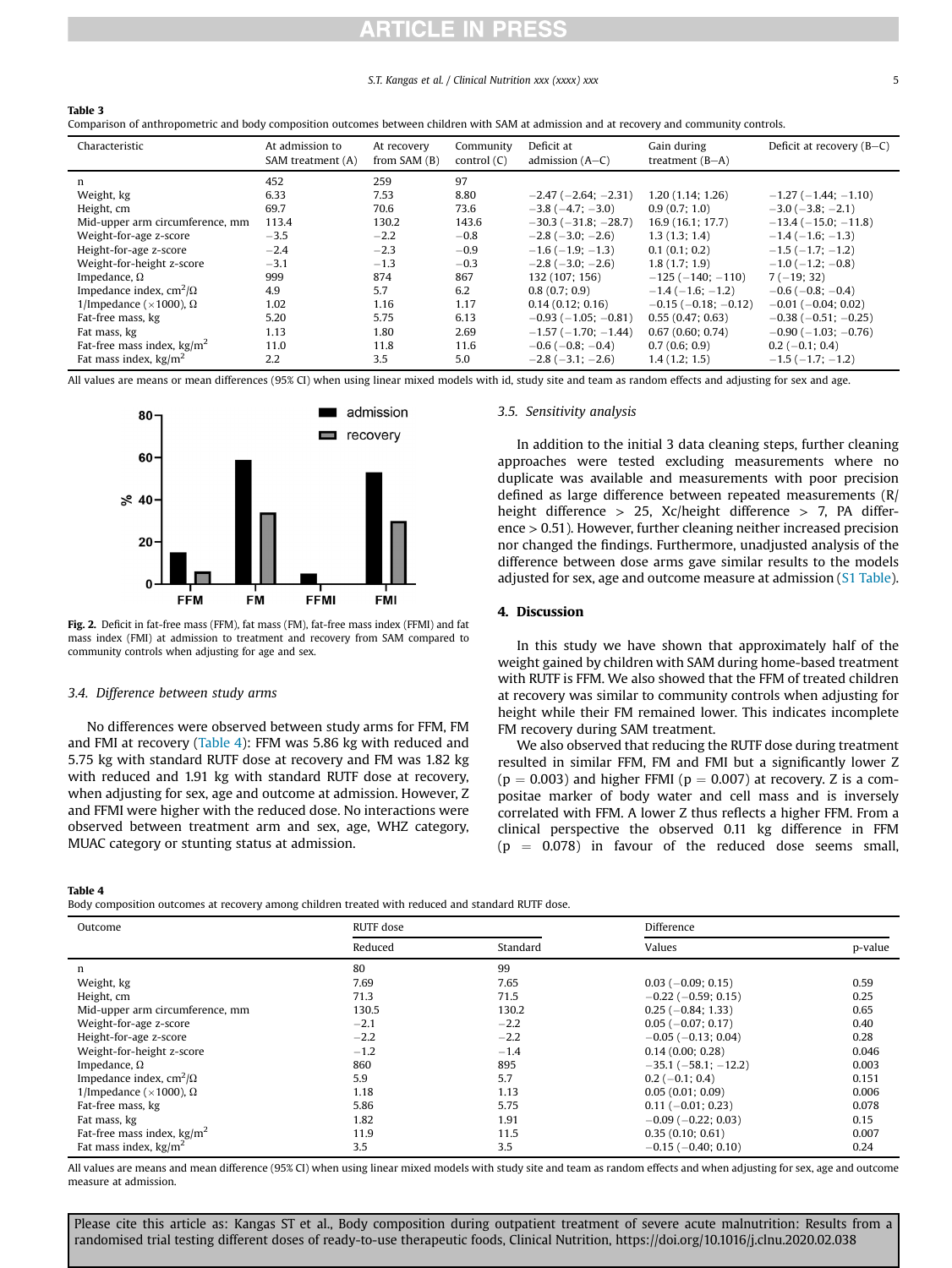# **ARTICLE IN PRESS**

representing <2% of total weight. The higher FFMI in the reduced dose at recovery is explained by the combination of the small height difference (0.22 cm) in favour of the standard dose and the higher FFM in the reduced dose. Indexing the slightly higher FFM by the slightly lower height results in higher FFMI. Therefore, we conclude that the differences in the body composition parameters are trivial and do not provide evidence for worse body composition outcomes when providing less RUTF.

Previous studies on acutely malnourished children have reported diverse FFM proportions of the total weight gained during treatment: 94% [[19\]](#page-7-6) during treatment of moderate acute malnutrition (MAM) in Burkina Faso and approximately 60% in inpatient treatment of SAM in Peru and India [\[10](#page-7-0)[,20\]](#page-7-7). These are higher than the 45% observed in the current trial. The proportion of different tissue accretion depends on nutritional status at admission [\[20,](#page-7-7)[21\]](#page-7-8) and on the type of diet used  $[22-24]$  $[22-24]$  $[22-24]$  $[22-24]$ . Depending on the initial weight deficit, in quantity and type of tissue, different weight gain patterns can be expected [\[21](#page-7-8)]. Compared to children with MAM, children with SAM have a greater WHZ deficit at start of treatment and can be expected to have lost relatively more FM prior to SAM diagnosis. Subsequently, more FM would be gained during treatment [[21\]](#page-7-8). Also, compared to the previously mentioned studies, we only looked at recovered children (55% of all discharges) who potentially have a different weight gain pattern to non-recovered; in a study in Mali, children who recovered from MAM gained proportionally more FM than non-recovered [\[25\]](#page-7-10). Indeed, the weight gain pattern observed in the current study can likely be considered the "best case" while non-recovered children would present with a less adequate tissue accretion. Also, to gain a gram of FFM there is a comprehensive need for many supporting nutrients but relatively little (~2 kcal/g) energy, in contrast to FM gain which has a substantial energy cost  $({\sim}8 \text{ kcal/g})$  but very low demand for other nutrients [[26](#page-7-11)[,27](#page-7-12)]. Thus, a different diet during rehabilitation can have an impact on the type of tissue deposited  $[22-24]$  $[22-24]$  $[22-24]$  $[22-24]$ .

We observed a similar FFMI among children recovered from SAM when compared to community controls, similar to that reported in DRC by Bahwere et al. [[14\]](#page-7-1). However, Bahwere et al. (2016) also reported a similar FM among children at discharge from SAM treatment when compared to community controls, unlike our observation of a deficient endline FM and FMI. This discrepancy might be due to the differences in the study protocols where Bahwere et al. included and discharged children only based on MUAC and oedema resulting in a higher endline WHZ in DRC than reported here:  $-0.6$  vs.  $-1.3$  z-scores, respectively. With a WHZ approaching that of community controls, FFMI and FMI, composing the WHZ, can also be expected to approach that of community controls.

The observation that the FFMI of children recovered from SAM is similar to community controls is reassuring and provides much needed evidence on the potential of RUTFs in promoting functional tissue accumulation during SAM treatment. There has been concern about potential excess fat deposition during SAM treatment, related to the high fat content of RUTF and the quick weight gain pattern [[28](#page-7-13)]. The current findings point to the contrary: FM has not been caught up by the end of treatment and remains below that of community controls and British reference data [\[29\]](#page-7-14). Which tissue type gain, FFM or FM, provides the greatest short-term benefit is an outstanding question. Two recent studies suggest that low adiposity as evidenced by low leptin levels predicted mortality among children with SAM and medical complications [\[30,](#page-7-15)[31\]](#page-7-16). The post-discharge growth trajectories should be investigated to study the relationship between body composition outcomes and relapse and observe if weight and FMI are caught up in the longer term. A recent follow-up study of survivors of SAM in Malawi found that 7

years post discharge from inpatient treatment children presented a lower FFMI but a similar FMI to community and sibling controls [[32](#page-7-17)]. Whether there is a need for a longer treatment time, or specific post-discharge interventions to accompany treated children to recover fully, remains to be tested. There is also a need and increasing demand for body composition data from malnourished children to help reveal the relationship between early life exposure and later disease [[33](#page-7-18)].

In this trial, and in the absence of internationally applicable standards, we used a convenience sample of age and sex matched non-malnourished community controls to act as reference in terms of body composition parameters. While the inclusion criteria to this community control group included a MUAC >125 mm and a  $WHZ > -2$  and absence of oedema and illness, these children cannot be considered a perfect reference in terms of optimal health and nutrition status. Indeed, further research is warranted to develop body composition standards that reflect the normal variability to be able to compare malnourished children's growth trajectories against a real standard. This would also help determine what part of the tissue gains can simply be expected based on normal growth of children and what part is the additional catch-up growth accompanying recovery from SAM. In the current study, the community controls were only measured once and thus normal tissue growth patterns during the 2 month mean treatment duration are unknown in this context.

The main strength of this study is that we obtained measurements both at admission and at recovery from SAM, which enables the evaluation of change in body composition parameters. This circumvents the difficulty of estimating absolute values of FFM and FM but gives a more reliable estimation of the average composition of weight change. We also measured a sample of non-malnourished children from the same communities, which allowed us to estimate which tissue has the greatest deficit in children starting SAM treatment, and what deficits remain at the end of the treatment. The study was nested in an RCT and implemented by well-trained research staff measuring body composition with a BIA device that is easy to operate. The measures were quality-assessed to improve precision and reduce error. We did not include oedematous cases which reduces error as fluid disturbances are known to influence both BIA deuterium results [[34](#page-7-19)].

The study also has limitations. Firstly, for reasons related to ease of implementation and cost, we opted for measuring body composition via BIA instead of the current gold standard of deuterium dilution technique. Obtaining additional deuterium dilution data would have enabled us to cross-validate the FFM equations and this way refine and confirm the absolute FFM values. Different BIA equations provide slightly different FFM and FM estimates, with both ethnicity and nutritional status potentially relevant [[35](#page-7-20),[36](#page-7-21)]. With no equation calibrated for malnourished nor Burkinabé children, the absolute FFM values obtained from any specific BIA equation should therefore be treated with caution. However, the equation we used was calibrated among Gambian children of similar age, thus limiting bias from this source. To estimate the robustness of our estimations derived from the Gambian equation, we compared them with those obtained from applying other equations calibrated among children  $[37-42]$  $[37-42]$  $[37-42]$  $[37-42]$ : the % of FFM from the total weight gain during treatment varied between 44% and 69%. Our estimation of 45% of weight gain during treatment being FFM obtained with the Gambian equation falls towards the lower end of the spectrum, and this might be an accurate result as none of the other equations were calibrated in African populations. Importantly however, analyses of crude HT2/Z and FFM, or 1/Z and FFMI, demonstrate near-identical results in statistical models as they differ only in terms of constants. Therefore, we do not expect a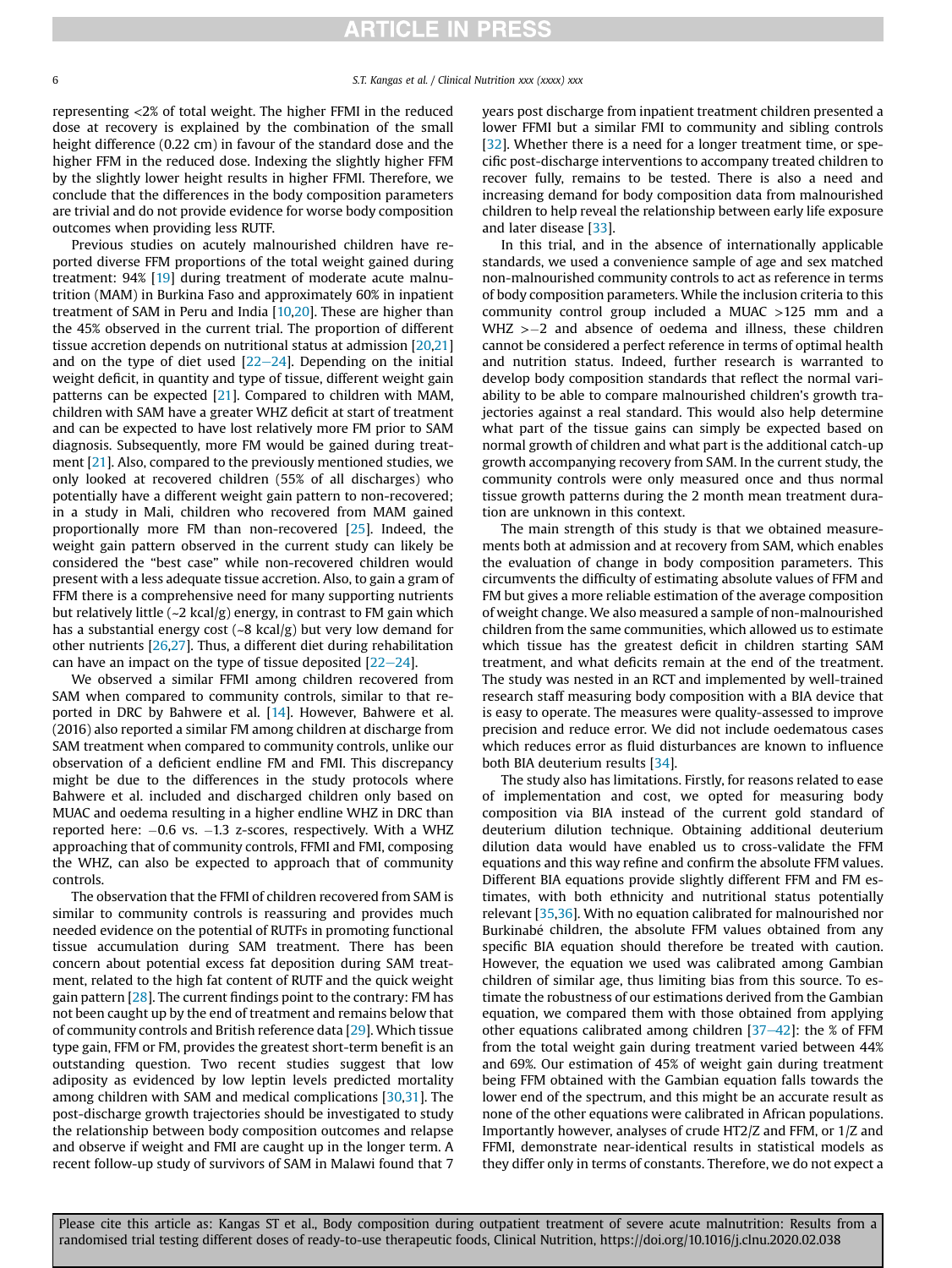### S.T. Kangas et al. / Clinical Nutrition xxx (xxxx) xxx 7

more accurate FFM estimation to have changed the main conclusions of there being no difference in the body composition of children at recovery from SAM after treatment with different doses of RUTF, and FMI but not FFMI remaining lower among children recovered from SAM compared to non-malnourished community controls. Nonetheless, we recommend future studies to use several body composition techniques to increase accuracy of tissue mass assessment.

Secondly, because we staggered the sub-study to start 5 months into the main study and due to a proportion of BIA measurements being unsuccessful, we only obtained body composition from a subsample of trial participants and were underpowered to conclude on the non-inferiority of the reduced dose on body composition outcomes. Thirdly, we only managed to obtain representative data from children that were discharged recovered from SAM treatment. Recovered and non-recovered children probably display different body composition changes during treatment and the current results can only be considered as the best response to treatment. Having data on non-recovered children would have enabled us to investigate how the body composition change differs from recovered children and observe if the reduced dose impacted their body composition differently. Lastly, and as discussed in the previous paragraph, community controls were only measured once and thus we ignore the normal tissue deposition patterns among them and cannot conclude whether the catch-up growth tissue gain pattern among children with SAM is considerably different from normal tissue gain patterns.

The study findings are generalizable to contexts with similar SAM profile consisting of children primary <24 months of age and with access to similar complementary foods. Body composition changes are strongly related to age and thus a reduced dose of RUTF among older children might result in different tissue gain patterns. Additionally, the weight gain and tissue accretion patterns could possibly be different in a context with different complementary foods being offered to children. Depending on the nutrient density of the complementary foods used, a reduced RUTF dose could result in different tissue gain patterns.

In conclusion, we observed that half of the weight gained by children treated for SAM with RUTF was of FFM and that by recovery their FFMI was similar to community controls. However, the FMI remained lower at recovery. Additionally, we found no evidence of a sub-optimal effect of a reduced RUTF dose on the body composition of children by recovery. This indicates that in a relatively food secure context a reduction in the RUTF dose can result in similar body composition by recovery.

### Funding sources

This trial was funded by Action Against Hunger France, European Commission's Civil Protection and Humanitarian aid Operations, Children's Investment Fund Foundation, European Commission's Civil Protection and Humanitarian aid Operations Enhanced Response Capacity and Humanitarian Innovation Fund, a programme managed by Enhancing Learning and Research for Humanitarian Assistance. The funders had no role in study design, data collection and analysis, decision to publish, or preparation of the manuscript.

### Data availability

The dataset used and analysed during the current study is available from the Zenodo data repository: [http://doi.org/10.5281/](http://doi.org/10.5281/zenodo.3522237) [zenodo.3522237.](http://doi.org/10.5281/zenodo.3522237)

#### Conflict of interest

HF has received research grants from ARLA Food for Health Centre, Danish Dairy Research Foundation and also has research collaboration with Nutriset. JW has received BIA devices from BodyStat used in other research projects but not in the current one. Other authors declare no conflicts of interest.

### CRediT authorship contribution statement

Suvi T. Kangas: Writing - original draft, Supervision, Conceptualization, Data curation, Formal analysis, Investigation, Methodology, Project administration, Visualization, Writing - original draft, Writing - review & editing. **Pernille Kaestel:** Writing - review & editing, Conceptualization, Investigation, Methodology, Supervision, Validation. Cécile Salpéteur: Writing - review  $\&$  editing, Conceptualization, Funding acquisition, Project administration, Resources. Victor Nikièma: Writing - review & editing, Supervision, Data curation, Investigation. Leisel Talley: Writing - review & editing, Conceptualization, Investigation, Methodology, Supervision, Validation. André Briend: Writing - review  $\&$  editing, Conceptualization, Investigation, Methodology, Supervision, Validation. Christian Ritz: Methodology, Supervision, Validation, Writing - review  $\&$  editing. **Henrik Friis:** Conceptualization, Investigation, Methodology, Supervision, Validation, Writing - review  $\&$  editing. Jonathan C. Wells: Writing - review  $\&$  editing, Conceptualization, Investigation, Methodology, Supervision, Validation.

### Acknowledgements

We thank the research teams for their everyday efforts in implementing the trial and the study participants and caregivers for participating in the trial.

### Appendix A. Supplementary data

Supplementary data to this article can be found online at [https://doi.org/10.1016/j.clnu.2020.02.038.](https://doi.org/10.1016/j.clnu.2020.02.038)

#### References

- <span id="page-6-0"></span>[1] [Black RE, Victora CG, Walker SP, Bhutta ZA, Christian P, de Onis M, et al.](http://refhub.elsevier.com/S0261-5614(20)30102-3/sref1) [Maternal and child undernutrition and overweight in low-income and](http://refhub.elsevier.com/S0261-5614(20)30102-3/sref1) middle-income countries. Lancet Lond Engl 2013 Aug  $3:382(9890):427-51$  $3:382(9890):427-51$ .
- <span id="page-6-1"></span>[2] World Health Organization. Guideline: Updates on the management of severe acute malnutrition in infants and children [Internet]. 2013 [cited 2018 Apr 17]. Available from: [http://www.ncbi.nlm.nih.gov/books/NBK190328/.](http://www.ncbi.nlm.nih.gov/books/NBK190328/)
- <span id="page-6-2"></span>[3] [WHO, WFP, UNSCN, UNICEF. Community-based management of severe acute](http://refhub.elsevier.com/S0261-5614(20)30102-3/sref3) [malnutrition: a joint statement by the World Health Organization, the World](http://refhub.elsevier.com/S0261-5614(20)30102-3/sref3) [Food Programme, the United Nations System Standing Committee on Nutri](http://refhub.elsevier.com/S0261-5614(20)30102-3/sref3)[tion and the United Nations Children's Fund. Geneva: UNICEF; 2007.](http://refhub.elsevier.com/S0261-5614(20)30102-3/sref3)
- <span id="page-6-3"></span>[4] [Diop EHI, Dossou NI, Ndour MM, Briend A, Wade S. Comparison of the ef](http://refhub.elsevier.com/S0261-5614(20)30102-3/sref4)ficacy [of a solid ready-to-use food and a liquid, milk-based diet for the rehabilitation](http://refhub.elsevier.com/S0261-5614(20)30102-3/sref4) [of severely malnourished children: a randomized trial. Am J Clin Nutr 2003](http://refhub.elsevier.com/S0261-5614(20)30102-3/sref4) Aug:[7](http://refhub.elsevier.com/S0261-5614(20)30102-3/sref4)8(2):302-7.
- <span id="page-6-4"></span>[5] [Tadesse E, Berhane Y, Hjern A, Olsson P, Ekstr](http://refhub.elsevier.com/S0261-5614(20)30102-3/sref5)ö[m E-C. Perceptions of usage and](http://refhub.elsevier.com/S0261-5614(20)30102-3/sref5) [unintended consequences of provision of ready-to-use therapeutic food for](http://refhub.elsevier.com/S0261-5614(20)30102-3/sref5) [management of severe acute child malnutrition. A qualitative study in](http://refhub.elsevier.com/S0261-5614(20)30102-3/sref5) [Southern Ethiopia. Health Policy Plan 2015 Dec;30\(10\):1334](http://refhub.elsevier.com/S0261-5614(20)30102-3/sref5)-[41.](http://refhub.elsevier.com/S0261-5614(20)30102-3/sref5)
- [6] [Collins S, Sadler K. Outpatient care for severely malnourished children in](http://refhub.elsevier.com/S0261-5614(20)30102-3/sref6) [emergency relief programmes: a retrospective cohort study. Lancet Lond Engl](http://refhub.elsevier.com/S0261-5614(20)30102-3/sref6) 2002 Dec 7:360(9348):1824-[30.](http://refhub.elsevier.com/S0261-5614(20)30102-3/sref6)
- [7] [Yebyo HG, Kendall C, Nigusse D, Lemma W. Outpatient therapeutic feeding](http://refhub.elsevier.com/S0261-5614(20)30102-3/sref7) [program outcomes and determinants in treatment of severe acute malnutri](http://refhub.elsevier.com/S0261-5614(20)30102-3/sref7)[tion in Tigray, northern Ethiopia: a retrospective cohort study. PloS One](http://refhub.elsevier.com/S0261-5614(20)30102-3/sref7) [2013;8\(6\):e65840](http://refhub.elsevier.com/S0261-5614(20)30102-3/sref7).
- <span id="page-6-5"></span>[8] [Maust A, Koroma AS, Abla C, Molokwu N, Ryan KN, Singh L, et al. Severe and](http://refhub.elsevier.com/S0261-5614(20)30102-3/sref8) [moderate acute malnutrition can be successfully managed with an integrated](http://refhub.elsevier.com/S0261-5614(20)30102-3/sref8) [protocol in Sierra Leone. J Nutr 2015 Nov 1;145\(11\):2604](http://refhub.elsevier.com/S0261-5614(20)30102-3/sref8)-[9.](http://refhub.elsevier.com/S0261-5614(20)30102-3/sref8)
- <span id="page-6-6"></span>[9] James PT, Van den Briel N, Rozet A, Israël A-D, Fenn B, Navarro-Colorado C. [Low-dose RUTF protocol and improved service delivery lead to good](http://refhub.elsevier.com/S0261-5614(20)30102-3/sref9)